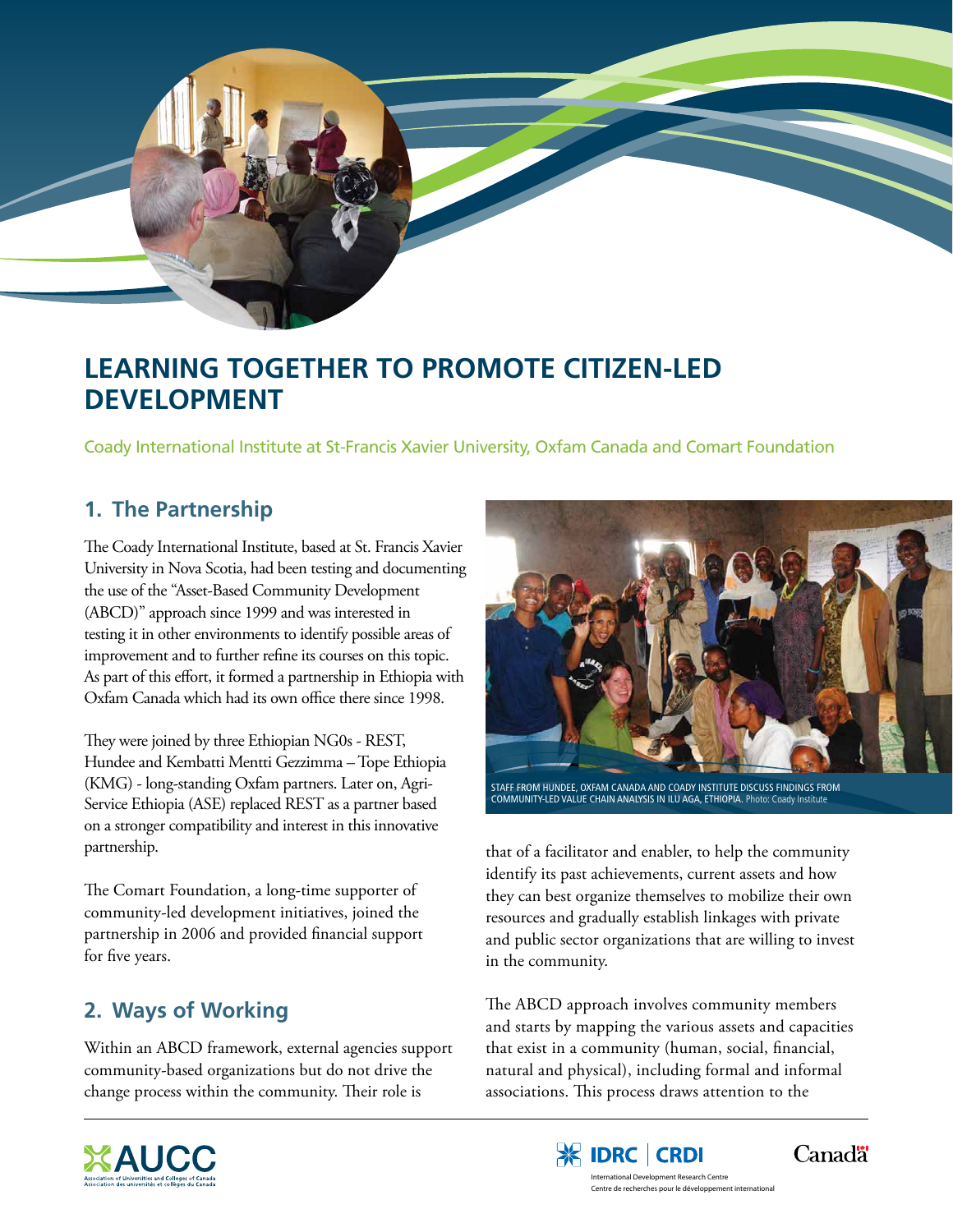

Farmers sharing lessons about low-cost irrigation technologies during a field DAY WITH OXFAM CANADA, IDE AND COADY INSTITUTE. Photo: Coady Institute

resources that are available within the community that can be mobilized to achieve a desired goal. The group then lists and analyses its financial inflows and outflows, using a simple tool called the 'Leaky Bucket' to help with the identification of economic opportunities, either through the reduction of expenditures or an increase in income. The final step involves the identification of a desired change and of an action plan to achieve it. The community-based association uses its own resources and retains control of its activities throughout the process, being supported by local NGO partners to further their action plan. Oxfam Canada and the Coady Institute, as well as Comart who provides both financial resources and economic development insights, ensure that appropriate linkages are established between community groups' experiences, between ABCD communities and external actors, and act as a catalyst for knowledge, ongoing evaluation and learning from the ABCD experience globally.

The collaborative processes implemented by the partners were enabled by mutual trust, common values and goals. Within this project, all partners acted as facilitators. The three Ethiopian NGOs facilitated community-led processes, Oxfam Canada facilitated the work of these three NGOs, the Comart Foundation provided financial resources and the Coady Institute supported the work of the partners through the facilitation of key learning processes and the production of knowledge for dissemination and integration into courses and publications.

The learning focus adopted by the partners was made effective through the integration of new knowledge into decision-making processes. A broad results framework was adopted by the partners at the onset of the project and refined as new knowledge became available on the outputs and outcomes achieved and, of course, on the relevance of the processes implemented to achieve sustainable results.

The main activities were implemented at three levels:

- **Community level:** organizational capacity development, facilitating access to small funds, training, technical support and learning opportunities, success story telling, asset mapping, local economic analysis, visioning and action planning.
- **Organizational level:** Ethiopian NGO partners were trained on the ABCD approach and how to integrate ABCD into their own approaches. A total of 34 Ethiopians completed ABCD training at the Coady Institute, 10 of whom were associated with the three main partner NGOs in Ethiopia. In addition, annual training workshops were held in Ethiopia for other members of the partner NGOs.
- **Partnership level:** regular, ongoing collaborative processes sustained implementation and decisionmaking including: bi-annual review workshops held in Ethiopia involving all partners including the Comart Foundation, various learning visits by Ethiopian partners to Canada and by Canadian partners to Ethiopia, engagement with communities to assess the relevance of the approach and internal evaluations conducted in 2008 (mid-term) and in 2011 (final). These processes were supported by ongoing exchanges and communication among partners via email, Skype, telephone and visits to Canada and Ethiopia.

Often time, the partners' ways of working were not known in the beginning. But by spending the time to reflect and discuss with the participating community members, they were able to make the most of their learning and to adapt the program to respond to communities' needs as ABCD groups evolved. For example, one group started a dairy cooperative and could not find, or understand, the market. This led to the development, by partners, of value chain tools that farmers could use themselves. The Coady Institute has incorporated these tools into its curriculum for their use in other parts of Africa.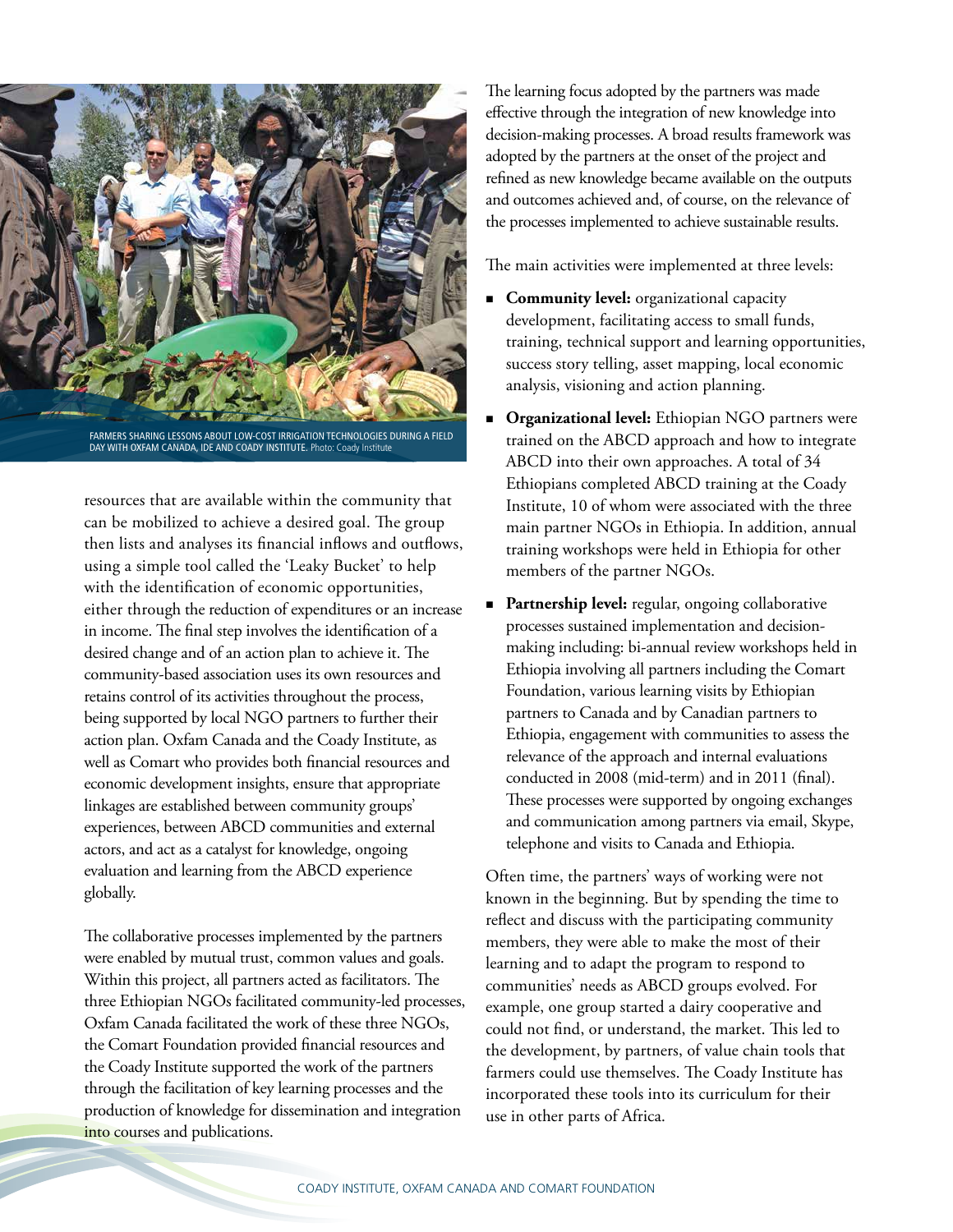#### **3. Results**

#### At Community Level: Mix of Tangible and Intangible Results

As of 2012, a total of 21 communities had applied the ABCD approach reaching 11,000 participants who were members of various types of community-based groups: farmers cooperatives, women's savings groups, local development associations. Some of the initiatives implemented as a result included: reforestation and irrigation to fight depletion of the natural environment, school building upgrading, road construction, livestock fattening, food production and marketing, saving and credit schemes. All communities reported improved physical, social and financial assets: roads and bridges were improved, springs were restored, wells were dug, production and marketing infrastructures were built, more land surface had become available for cultivation, new savings associations had been created and both households and communities reported having diversified their sources of income. There was also a significant strengthening of the capacities of communitybased associations to organize and mobilize assets, as indicated by their increased and diversified membership, the emergence of new leaders reported by many of these associations and the diversity of activities and relationships that these associations developed with external actors.

The partners put a lot of emphasis on women's full participation in training and in the various economic development initiatives implemented at the community level. As a result, women's increased participation was reported by every participating community during the 2011 internal evaluation. Both men and women who met with the evaluators also indicated that men had a greater appreciation of women's contribution and that women seemed to have gained more influence in decision-making at household and community levels.

In some cases, the results were beyond what the participants seemed to have expected initially. Many participants reported feeling more confident about their own abilities and those of other group members. Some of them shared the changes that ABCD has brought to their life in short films produced by the partners. One woman said, "*It is not about money. I understand that my energy is my asset that I can put into use*" and one man said, "*It helps us to believe in ourselves and to transform our way of life*". According to one Oxfam representative, this new attitude represents one of the most significant and profound changes that had occurred

through the implementation of this program, "..*a profound, sustainable change in mind* set..", also referring to the fact that community members no longer saw themselves as passive recipients of donor funding but as active agents of their community's development.

#### At the Organizational Level: New Knowledge Utilized

The innovative ABCD practices are being used by the Ethiopian and Canadian partners in creative, new ways. The Ethiopian NGOs have been able to incorporate the ABCD approach into their programs and one of them, KMG, is in the process of establishing a training centre that will offer ABCD as a foundational course. Oxfam Canada is now using appreciative inquiry in other programming areas and the Comart Foundation is now introducing the ABCD approach to other organizations and initiatives that it supports in Africa.

The knowledge produced was disseminated broadly by the partners through various means: web pages, documents, short films, national and international conference presentations. The Coady Institute's website offers a Google Earth tour of the projects implemented in Illu Aga, one of the participating Ethiopian communities<sup>1</sup>. It also incorporated the new knowledge into its ABCD course content and in various publications aimed at either the academic or practitioner communities. As one participant said, this project was considered an integral part of the "*Research and development of [Coady] educational programs,"* referring to the Institute's commitment to constantly refine its educational programs through systematizing the experience acquired by partners engaged in program delivery.

### **4. Innovative Practices: Strengths and Challenges**

In this partnership, the external agencies positioned themselves as facilitators of the initiatives undertaken by the participating Ethiopian communities. This required the capacity to accompany each community as it evolved and undertook various types of initiatives at its own pace. It also required from NGO partners the capacity and willingness to live with unpredictability and uncertainty about outcomes and results and to offer to communities the appropriate type of support in a responsive and timely manner. This approach increased the relevance of results for the Ethiopian communities, their confidence in themselves